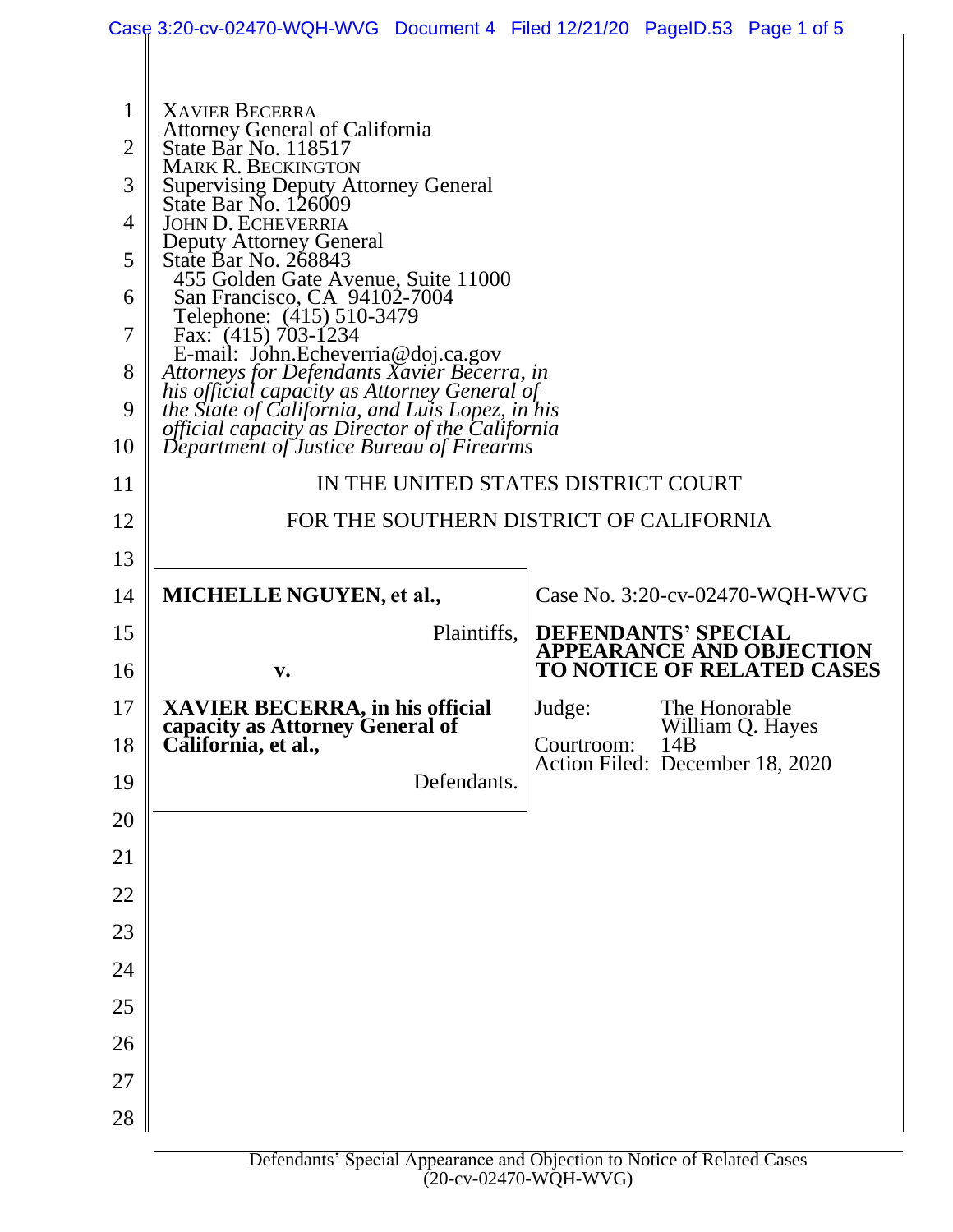1

2

## **TO THE COURT, ALL PARTIES, AND THEIR ATTORNEYS OF RECORD:**

3 4 5 6 7 Defendants Xavier Becerra, in his official capacity as the Attorney General of the State of California (the "Attorney General"), and Luis Lopez, in his official capacity as the Director of the California Department of Justice Bureau of Firearms (together, "Defendants"), hereby specially appear to object to the Notice of Related Cases filed in his action (Dkt.  $3$ ).<sup>1</sup>

8 9 10 11 12 The Notice of Related Cases claims that the instant action is related to *Duncan v. Becerra*, No. 17-cv-1017-BEN-JLB (S.D. Cal.); *Miller v. Becerra*, No. 19-cv-01537-BEN-JLB (S.D. Cal.); *Fouts v. Becerra*, No. 19-cv-01662-BEN-JLB (S.D. Cal.); and *Renna v. Becerra*, No. 20-cv-02190-DMS-DEB (S.D. Cal.). The instant action is not related to any of those actions.

13 14 15 16 17 18 19 20 Under Local Civil Rule 40.1(g), an action may be related to another action where both actions involve (i) "some of the same parties and are based on the same or similar claims," (ii) the same "property, transaction, patent, trademark, or event," or (iii) "substantially the same facts and the same questions of law." Actions involve the same or similar "claims" where they arise out of the same nucleus of operative facts. *See Owens v. Kaiser Found. Health Plan, Inc.*, 244 F.3d 708, 714 (9th Cir. 2001) (noting that claims are sufficiently similar for res judicata purposes where they "arise out of the same transactional nucleus of facts").

21 22 23 24 25 26 As in *Duncan*, *Miller*, *Fouts*, and *Renna*, this action concerns a facial challenge to a California statute under the Second Amendment and names some of the same parties, including the Attorney General and the Director of the Bureau of Firearms, in their official capacities. Dkt. 3 at 3-4. But the similarities stop there and are insufficient to deem the instant action related to any of the prior cases. *See Harris v. Stonecrest Care Auto Ctr., LLC*, No. 04CV2593-LAB (LSP), 2008 WL 474388, at \*1  $\overline{a}$ 

27 28  $\frac{1}{2}$ <sup>1</sup> Defendants have not yet been served with a copy of the summons and complaint (Dkt. 1). Defendants specially appear at this time for the limited purpose of asserting their objection to the Notice of Related Cases.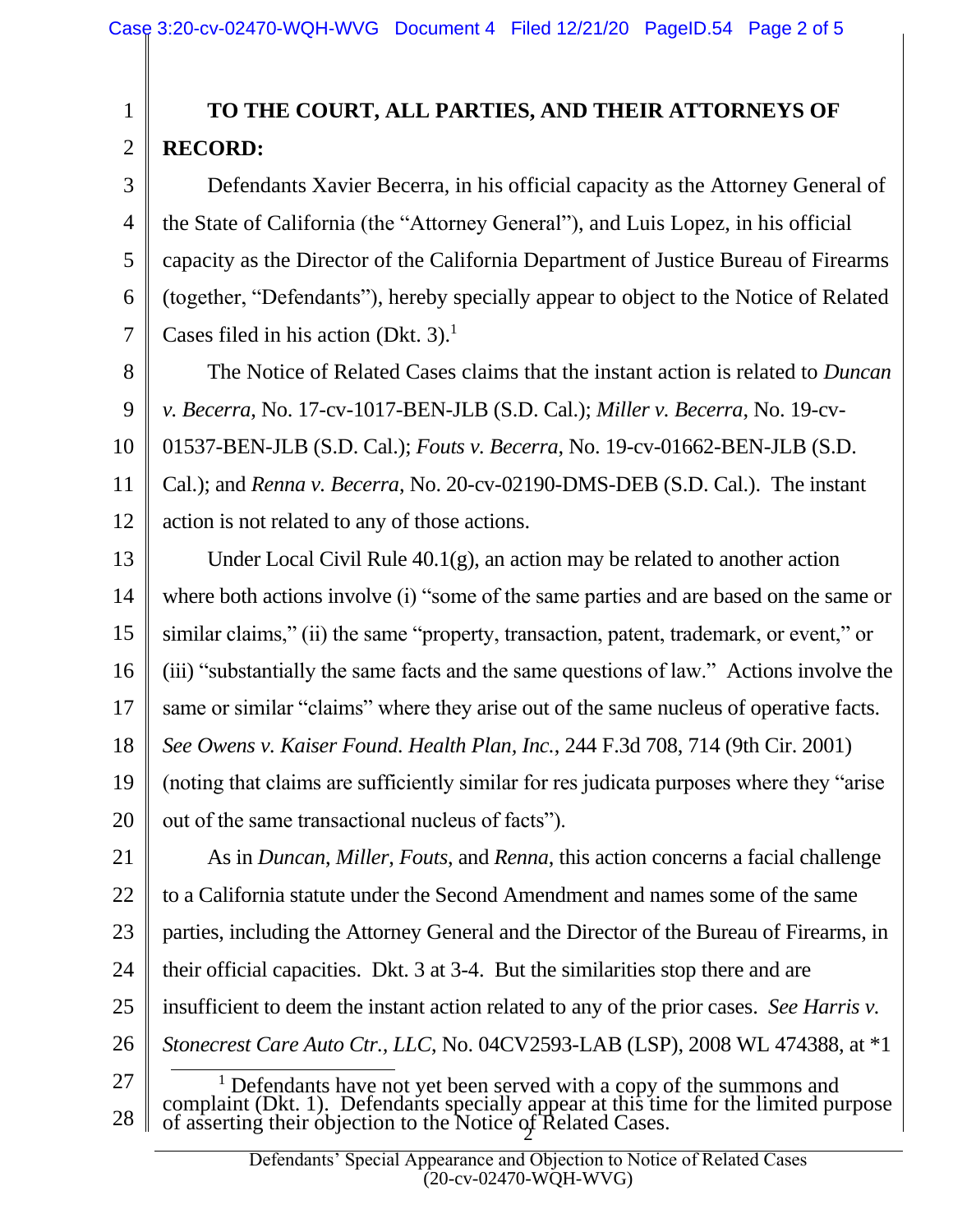1 2 3 4 (S.D. Cal. Feb. 20, 2008) (Burns, C.J.) (declining transfer of purportedly related case because, while "[t]he defendants in both cases are the same and the cases involve similar legal theories," "[t]he complaint [in the prior case] involves a different plaintiff and arises from different facts").

5 6 7 8 9 10 11 12 13 14 15 16 17 18 19 20 21 22 23 24 Although the instant action is a Second Amendment case challenging the constitutionality of a California law, it concerns the constitutionality of an entirely different statutory provision than the various statutes at issue in *Duncan*, *Miller*, *Fouts*, and *Renna*, which regulate different conduct and were enacted to accomplish different public-safety objectives. This case concerns a challenge to the constitutionality of California Penal Code section 27535, which limits the number of firearms an individual may purchase within any 30-day period, under the Second Amendment and the Equal Protection Clause. The other cases, by contrast, concern the constitutionality of California's restrictions on large-capacity ammunition magazines (*Duncan*), assault weapons (*Miller*), billy clubs (*Fouts*), and the Unsafe Handgun Act (*Renna*). Judicial resolution of the instant action will involve consideration of different legislative records and different legislative facts than those at issue in *Duncan*, *Miller*, and *Fouts*, which have been assigned/transferred to the same district judge, and *Renna*, which has been assigned to a different district judge. As such, this action does not involve the same or similar claims, the same property, transaction or event, or substantially the same facts and legal questions as were presented in the other four actions. Accordingly, the instant action fails to satisfy any of the requirements for relatedness enumerated in Local Civil Rule 40.1(g), and the interests of judicial economy would not be served by deeming the instant action to be related to any of the prior actions.

25 26 For these reasons, Defendants respectfully object to the Notice of Related Cases filed in this action.

- 27
- 28

3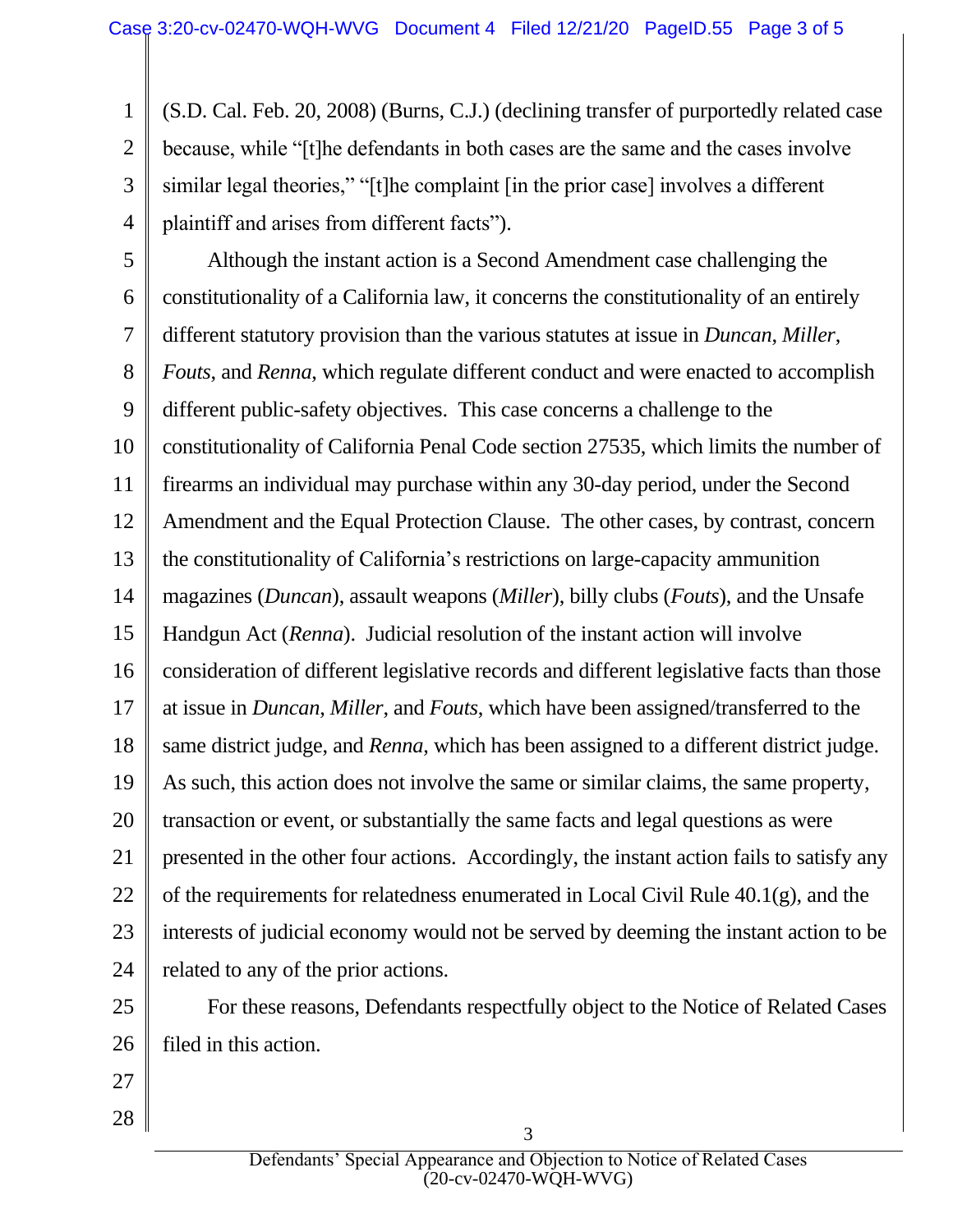## Case 3:20-cv-02470-WQH-WVG Document 4 Filed 12/21/20 PageID.56 Page 4 of 5

| 1              | Dated: December 21, 2020 | Respectfully Submitted,                                                                                                                                                                                                                             |
|----------------|--------------------------|-----------------------------------------------------------------------------------------------------------------------------------------------------------------------------------------------------------------------------------------------------|
| $\overline{2}$ |                          | <b>XAVIER BECERRA</b><br>Attorney General of California<br>MARK R. BECKINGTON                                                                                                                                                                       |
| 3              |                          | <b>Supervising Deputy Attorney General</b>                                                                                                                                                                                                          |
| 4              |                          |                                                                                                                                                                                                                                                     |
| 5              |                          | s/John D. Echeverria                                                                                                                                                                                                                                |
| 6<br>7         |                          | JOHN D. ECHEVERRIA                                                                                                                                                                                                                                  |
| 8              |                          |                                                                                                                                                                                                                                                     |
| 9              |                          | JOHN D. ECHEVERRIA<br>Deputy Attorney General<br>Attorneys for Defendants Xavier<br>Becerra, in his official capacity as<br>Attorney General of the State of<br>California, and Luis Lopez, in his<br>official capacity as Director of the<br>Calif |
| 10             |                          |                                                                                                                                                                                                                                                     |
| 11             |                          |                                                                                                                                                                                                                                                     |
| 12             |                          |                                                                                                                                                                                                                                                     |
| 13             |                          |                                                                                                                                                                                                                                                     |
| 14             |                          |                                                                                                                                                                                                                                                     |
| 15             |                          |                                                                                                                                                                                                                                                     |
| 16             |                          |                                                                                                                                                                                                                                                     |
| 17             |                          |                                                                                                                                                                                                                                                     |
| 18             |                          |                                                                                                                                                                                                                                                     |
| 19             |                          |                                                                                                                                                                                                                                                     |
| 20             |                          |                                                                                                                                                                                                                                                     |
| 21             |                          |                                                                                                                                                                                                                                                     |
| 22             |                          |                                                                                                                                                                                                                                                     |
| 23             |                          |                                                                                                                                                                                                                                                     |
| 24             |                          |                                                                                                                                                                                                                                                     |
| 25             |                          |                                                                                                                                                                                                                                                     |
| 26             |                          |                                                                                                                                                                                                                                                     |
| 27             |                          |                                                                                                                                                                                                                                                     |
| 28             |                          | $\overline{4}$                                                                                                                                                                                                                                      |
|                |                          | Defendants' Special Appearance and Objection to Notice of Related Cases                                                                                                                                                                             |